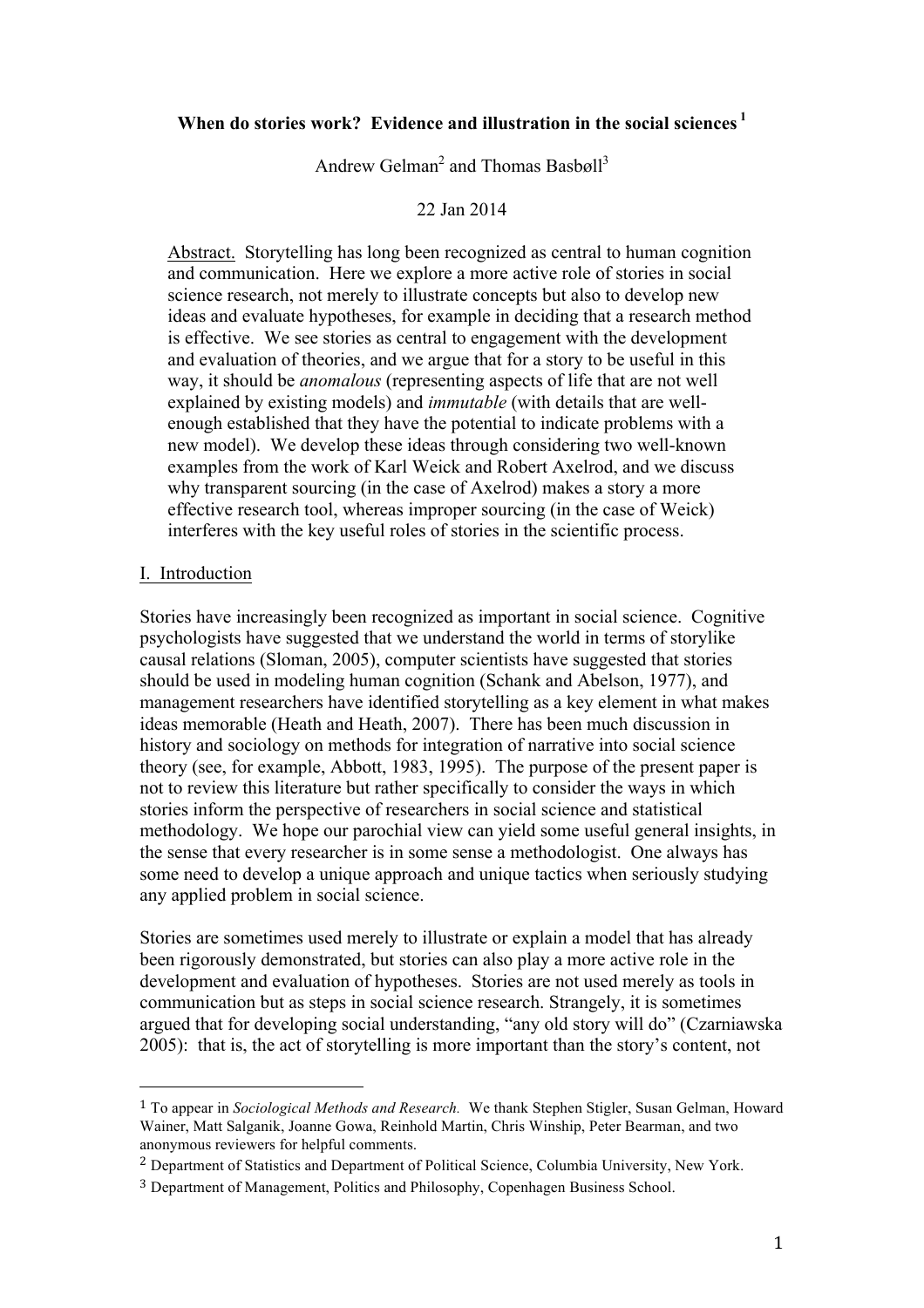only in practical situations, but for theory development. Sometimes scholars are even encouraged to "affirm" rather than to critique stories that circulate in social life (Weick 1982).

In this paper, we argue that "any old story" *won't* actually do. Rather, certain aspects of stories make them work as developing and evaluating research ideas, and we suggest two criteria for assessing the epistemic value of storytelling in social science. First, stories should be *anomalous*—that is, representing aspects of life that are not well explained by existing models—and, second, stories should be *immutable*: their details and contexts should be well-enough established that they have the potential to indicate problems with a new model. Our claims are both descriptive and normative, in that we argue that good stories have these desirable properties.

To make our argument, we examine two prominent examples of storytelling in the social sciences. First, we consider organizational theorist Karl Weick's use of a story about a group of soldiers in the Alps who use a map of the Pyrenees to find their way back to camp. As Basbøll and Graham (2006) discovered, Weick's story was transcribed from an uncredited source and subtly distorted in retellings.

Our concern here is not whether the story was believed by Weick's audiences to be a true historical account, but rather the way in which the flexibility of the story—its ability in different versions to imply various contradictory messages for organizational behavior—could arise from its unsourced nature. Had the story been more clearly cited, we expect it would have been just as effective rhetorically, but it could not have been so easily used to make different, even contradictory, points in different tellings. Being unsourced gave the story a flexibility that made it convenient for the conveying of parables of management theory but much less valuable for the purpose of gaining insight into organizational behavior.

Second, we discuss political scientist Robert Axelrod's highly influential gametheoretic model of cooperation in the trenches during the First World War. As Gowa (1986) showed, Axelrod's analysis can be disputed using details that can be found both in Axelrod's careful retelling of the story and his scrupulously referenced sources.

Both our engagements are critical rather than affirmative but they lead to radically different conclusions about the quality of the storytelling involved. This leads us to two general claims. Our positive claim is that, as social scientists and research methodologists, we do learn from stories, and more than in the simple sense that stories grab our attention and stick in our memory. Rather, we see stories as central to engagement with the development and evaluation of theories. Our negative claim is that plagiarism (or, more generally, improper sourcing) interferes with the key useful roles of stories in the scientific process.

When we suggest that stories be anomalous and immutable, this may seem no different than requiring them to be newsworthy or interesting while also requiring them to withstand the scrutiny of scholarly criticism. What is new in the current paper is the placement of these very general ideas of discourse into the framework of scientific evidence. Stories are universally recognized as important modes of communication but are often viewed more as techniques for illustrating existing ideas,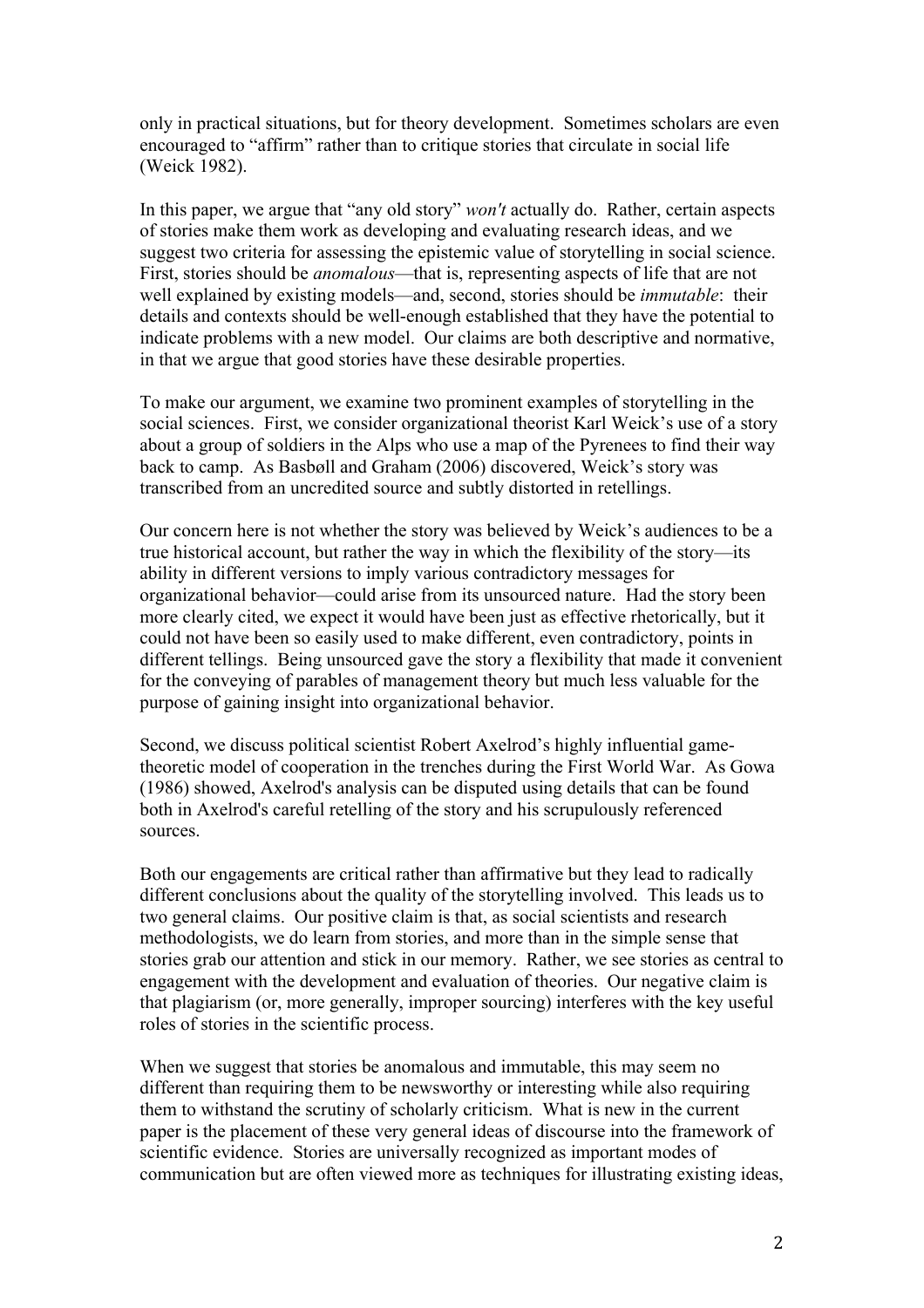rather than as evidence in themselves. By exploring what we as social scientists learn from stories, we hope to gain insight into how and in what settings a story can aid in the evaluation of empirical models.

#### II. Background

We are all familiar with the idea that people think in terms of stories, and that stories help us to remember and organize our thoughts. Here we want to go further and consider some aspects of stories that make them useful in research and understanding.

Discussion often comes from the perspective that stories are good for conveying packaged ideas for others, not as research tools in themselves. Hence advice such as: When teaching (or when presenting research), present the ideas as stories. Stories are sticky, people remember stories, people think in terms of stories, and so forth. That's all good advice and true, but in this article we're making a different point, which is that stories are how *we* (researchers, both qualitative and quantitative) form our own conclusions.

We build confidence in new statistical methods not just from mathematical derivations but also from stories of how the methods have solved real-world problems. Similarly, models in economics, political science, and sociology often get their impetus from a stories in which they convincingly explain or reformulate realworld phenomena. Consider Adam Smith's story of the pin factory or Erving Goffman's stories of social interactions. These are not mere illustrations of selfcontained theories; rather, they serve to both develop and justify their theoretical frameworks. For a slightly different sort of example, consider the theories of Sigmund Freud, which were formed through clinical experiences, with many of the motivating stories remaining controversial. Stories remain relevant for more recent work as well, on topics ranging from the mortgage crisis to prison policy to social networks.

This motivates the current article, in which we carefully explore what makes stories work, and we don't just mean "work" in terms of selling an idea to others, but also "work" in providing useful information for real-world inference.

There is an analogy here to the use of graphics in statistics. For many years, serious statisticians tended to think of graphs as frills or, at best, as ways of conveying, to students or other audiences, ideas that we, the experts, already understood. Only relatively recently has it been accepted within statistics that graphs help us understand, that graphical methods are statistical methods (see Tukey, 1977, and Gelman, 2004, for two different perspectives on the integration of graphics in statistical practice).

We think stories have a similar status. We (social scientists) have to admit that stories are important, not just as teaching tools, but that they're central to how we decide what we believe. If we take stories more seriously and think about what makes them work, then maybe they can serve use better. Abell (2004) considers stories as informal causal graphs, analogous to the structural models that are often used for causal inference in sociology or evolutionary sequences in biology. In the present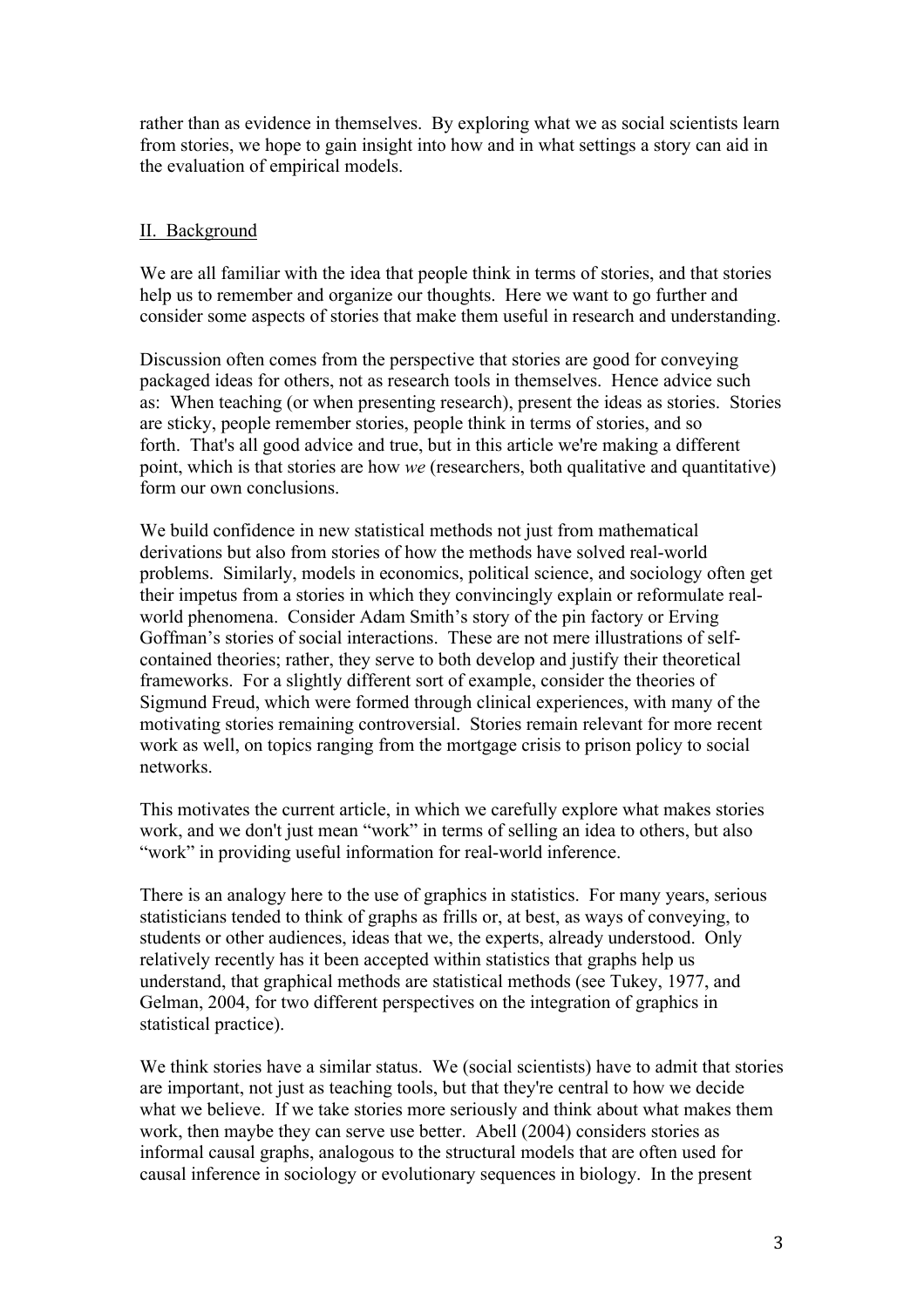paper we consider a different perspective in which a story does not represent a model; rather, it is a form of data, a set of facts which can be used to refute existing models or suggest new ones. The more complex the story, the more useful it can be in model criticism; hence we see a connection between the qualitative idea of "thick description" and the contribution of stories to more formal model development.

## III. When can stories be useful in the development of social science?

The point of this paper to understand the role of stories in social-science investigation. We claim that the most useful stories represent anomalies that cannot be handled by previously-existing theories, ideally examples with enough internal complexity that a serious engagement with their details can shed light on general ideas.

It would be tempting to claim that stories are a mere sugarcoating applied on top of serious work, just there to make our papers and books more readable. But no. Given our own experiences and much work by others that we respect, we believe that stories can serve an important function beyond mere motivation and illustration. As noted earlier, the key to our argument is that good stories tend to have two properties: they are *anomalous* and they are *immutable*.

*Good stories are anomalous.* As the saying goes, "Dog bites man is not news. Man bites dog is news." When we use atypical stories to develop general understanding, this presents both a risk and an opportunity. The risk is obvious: By definition, atypical events do not capture most of life; thus we must be careful not to think that a strategy that "works" in an interesting setting will necessarily apply to mundane everyday reality. The opportunity arises because atypical stories can be those that are not easily explained by existing theories. In that sense, such stories play the role of the experimental anomalies that have such an important role in the philosophies of science of Popper, Kuhn, and Lakatos. Just as the progress of science is stimulated by unexplained phenomena, social science can move forward through serious engagement with puzzling sequences of events. This is one reason we believe that stories are central to so many important works of social science.<sup>4</sup> As Bearman and Stovel (2000) put it, "people construct stories to account for non-canonical events that cannot otherwise be accounted for by culturally agreed upon narrative expectations."

*Good stories are immutable.* Much can be learned from a true anecdote. The rough edges—the places where the anecdote does not fit your thesis—these are where you learn. There is a saying in statistics that God is in every leaf of every tree. What this means is that if you study any problem carefully and seriously enough, you will come to interesting open research problems. This is related to the concept of "thick description" in anthropology. Details matter; this is the difference between character and caricature. In statistics, this relates to the idea that assumptions can be checked

<sup>&</sup>lt;sup>4</sup> As discussed earlier, stories are believed to be central to human reasoning more generally, and in ways similar to that discussed in the present article. For example, in a study of children's cognition, Legare, Gelman, and Wellman (2010) report that anomalous events stimulate theory-building: "inconsistent outcomes are an especially powerful trigger for children's explanations and that the explanations children provide for inconsistent outcomes refer to internal causal properties, overriding perceptual appearances."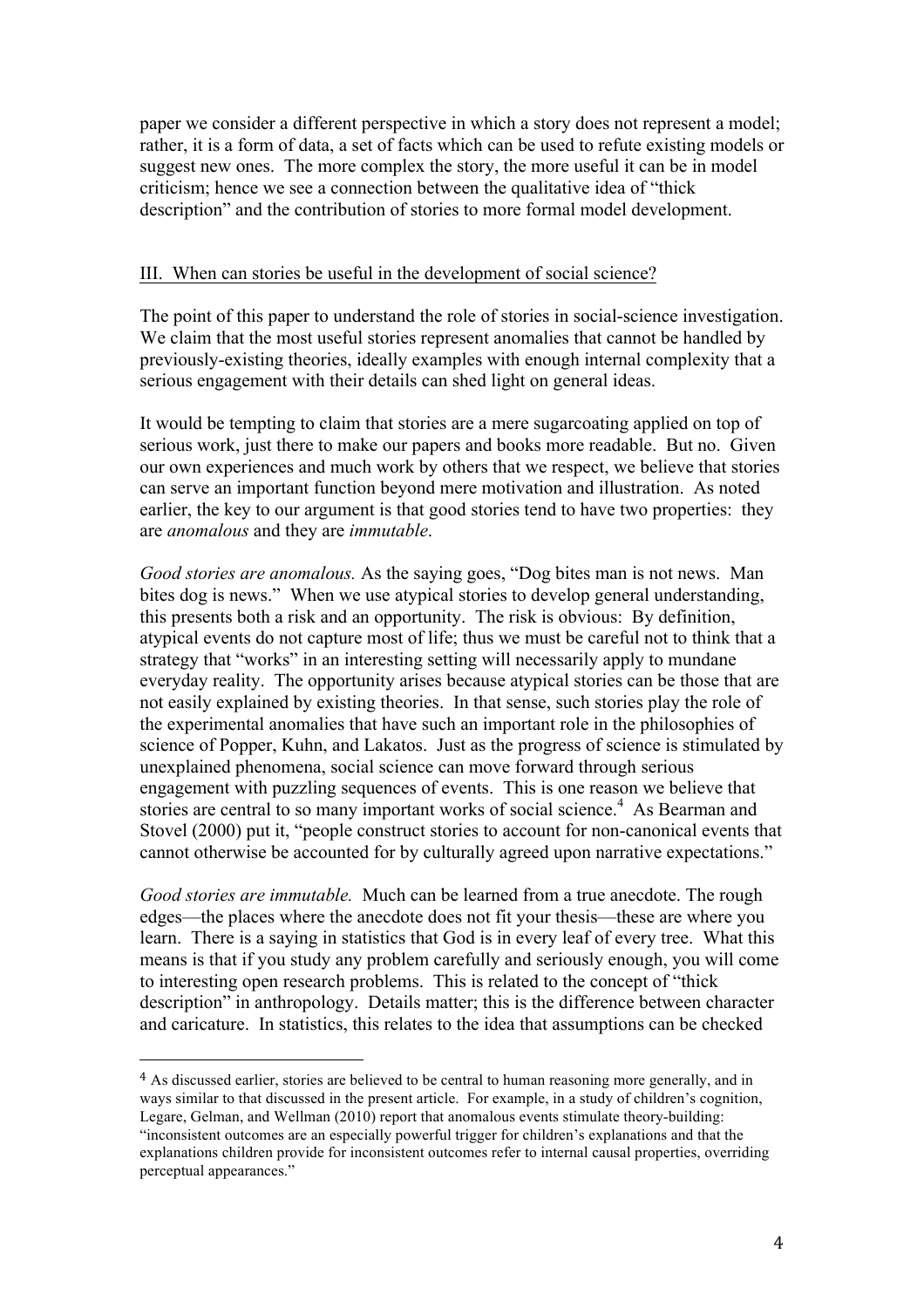by comparing data to simulated replications from the fitted model (Gelman and Shalizi, 2012). Whether the comparison is qualitative or quantitative, the point remains: the story or data used as a comparison must not be so pliable that it can be interpreted as consistent with any model (this was Karl Popper's famous criticism of the Freudian and Marxian paradigms).

*Bad* stories can do damage by giving a theorist a false sense of security. For the purposes of our discussion here, bad stories are those that masquerade as good stories but are not anomalous and immutable. A bad story can purport to demonstrate an anomaly even while actually being easily explained using existing theories, or a bad story can be contrived or manipulated so as to lose its ability to reject a model.

It has been through some recent engagement with controversial social-science stories that we have been motivated to think harder about the benefits of good stories, to attempt to move beyond the simple idea of stories-as-decoration and develop a theory of the value of stories in research. 5

Consider the following anecdote (Gelman and Roell, 2011). The first author of this article was at a panel evaluating grant applications for a government-funded research program. One of the proposals had to do with the study of the effect of water-pipe smoking, the hookah. There was a discussion around the table. Not many people in the United States really smoke hookahs; so should we be funding this? Someone said that the hookah is becoming more popular among the young. And if younger people smoke it, they have a longer lifetime exposure, and apparently there is some evidence that the dose you get of carcinogens from hookah smoking might be something like twenty times the dose of smoking a cigarette. So even if not many people do it, if you multiply the risk, you get a lot of lung cancer.

Then someone at the table—and we could hardly believe this—said, "My uncle smoked a hookah pipe all his life, and he lived until he was 90 years old." And we had a sudden flash of insight, which was this. Suppose you have something that actually kills half the people. Even if you're a heavy smoker, your chance of dying of lung cancer is not 50%, so therefore, even with something as extreme as smoking and lung cancer, you still have lots of cases where people don't die of the disease. The evidence is certainly all around you pointing in the wrong direction—if you're willing to accept anecdotal evidence—there's always going to be an unlimited amount of evidence that won't tell you anything.

The above anecdote actually happened. Would it work as well if it were an unsourced story or a joke? We think not. That the "my uncle lived to be 90" argument was used in a meeting to determine funding for medical research—this demonstrated to us the persistence of the anecdotal-argument fallacy, and it motivated us to think harder about how such arguments arise.

<sup>5</sup> The importance of anomalous events in stories has been noted in other contexts as well. For example, writing about the role of stories in inspiring social activism, Ganz (2009) writes, "All stories have three parts: a plot, a protagonist, and a moral. What makes a plot a plot? What gets you interested? Tension. An anomaly. The unexpected." This "tension" is similar to the "puzzles" that motivate academic social science, as well as the counterexamples that spur the development or replacement of scientific theories, as described by Popper, Kuhn, and Lakatos.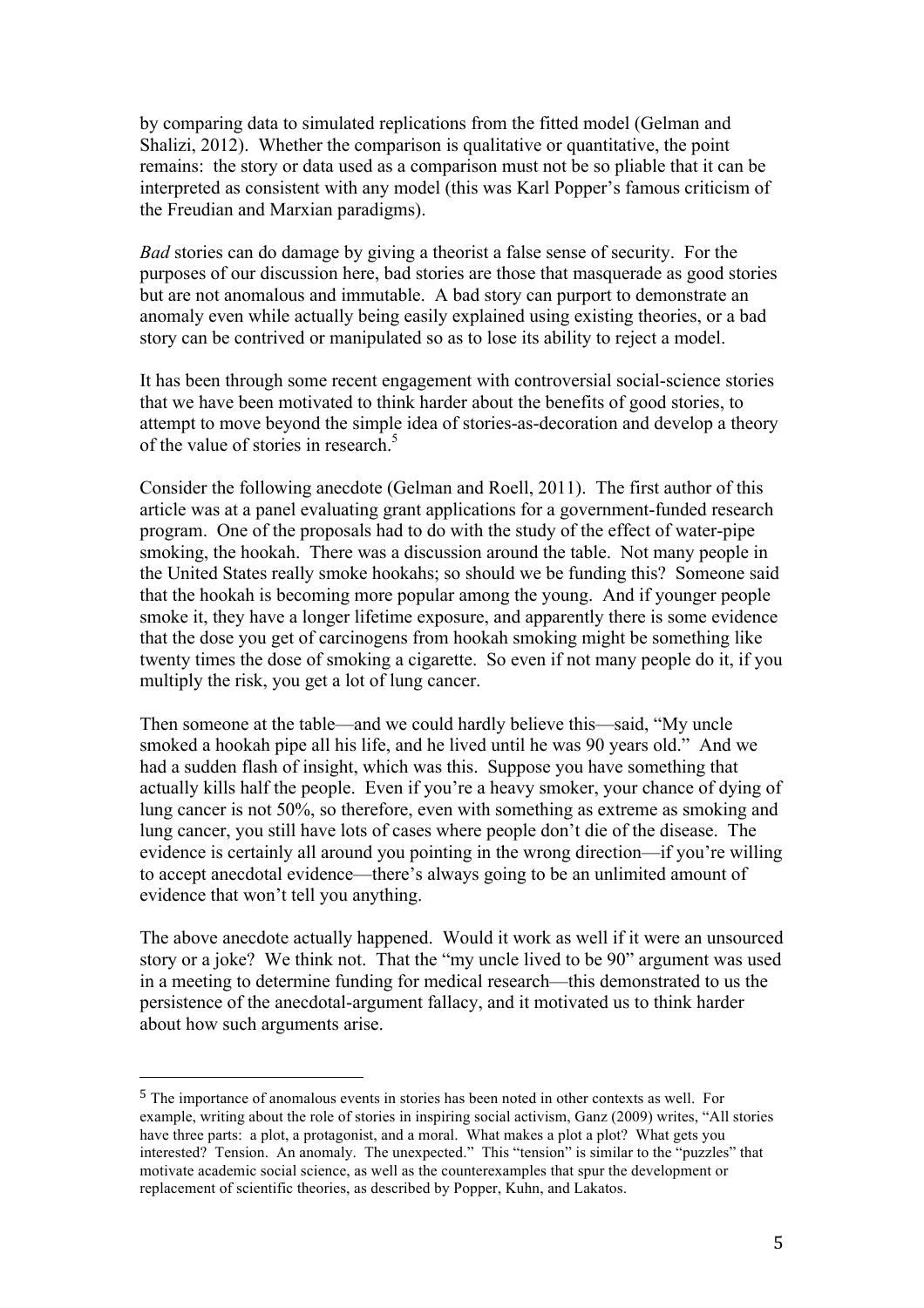# IV. Stories as central to learning and theorizing about the world

In the standard paradigm of research methodology, ideas are demonstrated or proved using more-or-less rigorous scientific reasoning, and then stories are added to make the message more palatable to the intended audiences. A statistics book, for example, will come from some coherent philosophy (hypothesis testing, or Bayesian inference, or some other approach) and provide a series of methods illustrated with appropriate examples (biology examples for the statistics-in-biology course, education and psychology examples for general undergraduates, business examples for business students, and so on). The examples do not mean anything on their own, and it is not considered particularly important to get the details right. To argue about survey nonresponse, for example, in a simple illustration of binomial proportions would make about as much sense as asking Einstein whether the conductor would get sick on that hypothetical train traveling at half the speed of light. Similarly, it should not matter whether the sentences and paragraphs in a grammar instruction book are by William Shakespeare or Jane Austen or J. K. Rowling; the latter might be preferred (at the current time) on grounds of accessibility, but the content of the passages would have little bearing on the material being taught.

This paradigm does not, however, fit our own teaching—where we find it helpful if not essential to engage with our examples in detail—nor our research. A key reason the first author of this paper relies on Bayesian inference (and on particular model classes within that framework) is that this approach seems to have been effective in his and others' experiences in applied examples. The hundreds of problems on which an applied statistician works throughout his or her career serve as a continuouslydeveloping nonrandom sample of test cases. Different statisticians work on different sets of problems, and the many useful contributions of a good statistical consultant or collaborator will often be attributed to the statistician's methods or philosophy rather than to the artful efforts of the statistician himself or herself (Gelman, 2010). Similarly, any general principles of writing are ultimately derived from important special cases. The second author of this paper is a professional writing consultant and draws much of his worldview from his personal experiences as reader and writer.

The present article got written though a serendipitous chain of events. As a researcher in organization theory and management, Basbøll had become aware of instances of plagiarism by Karl Weick, a well-known scholar in the field who in several articles (beginning with Swieringa and Weick, 1982) presented, as fact, a story of doubtful veracity that had been published by someone else several years earlier. Over the years, Weick has used the anecdote as a basis for social-science theorizing and for practical recommendations to businessmen. (See Basbøll, 2012a, 2012b, for further background.)

In reflecting on this chain of events, we felt that Weick's obscuring of the anecdote's source served to give the copied story a higher standing than it otherwise deserved. Through various informal discussions (see, for example, Felin, 2006, and Gelman, 2012) and analogies to formal statistical inference (Gelman and Basbøll, 2013), we became interested in the meta-argument of whether the plagiarism mattered to the larger questions being studied by Weick. In the words of Lizardo (2006), why care about an "obscure example from an equally obscure poem"?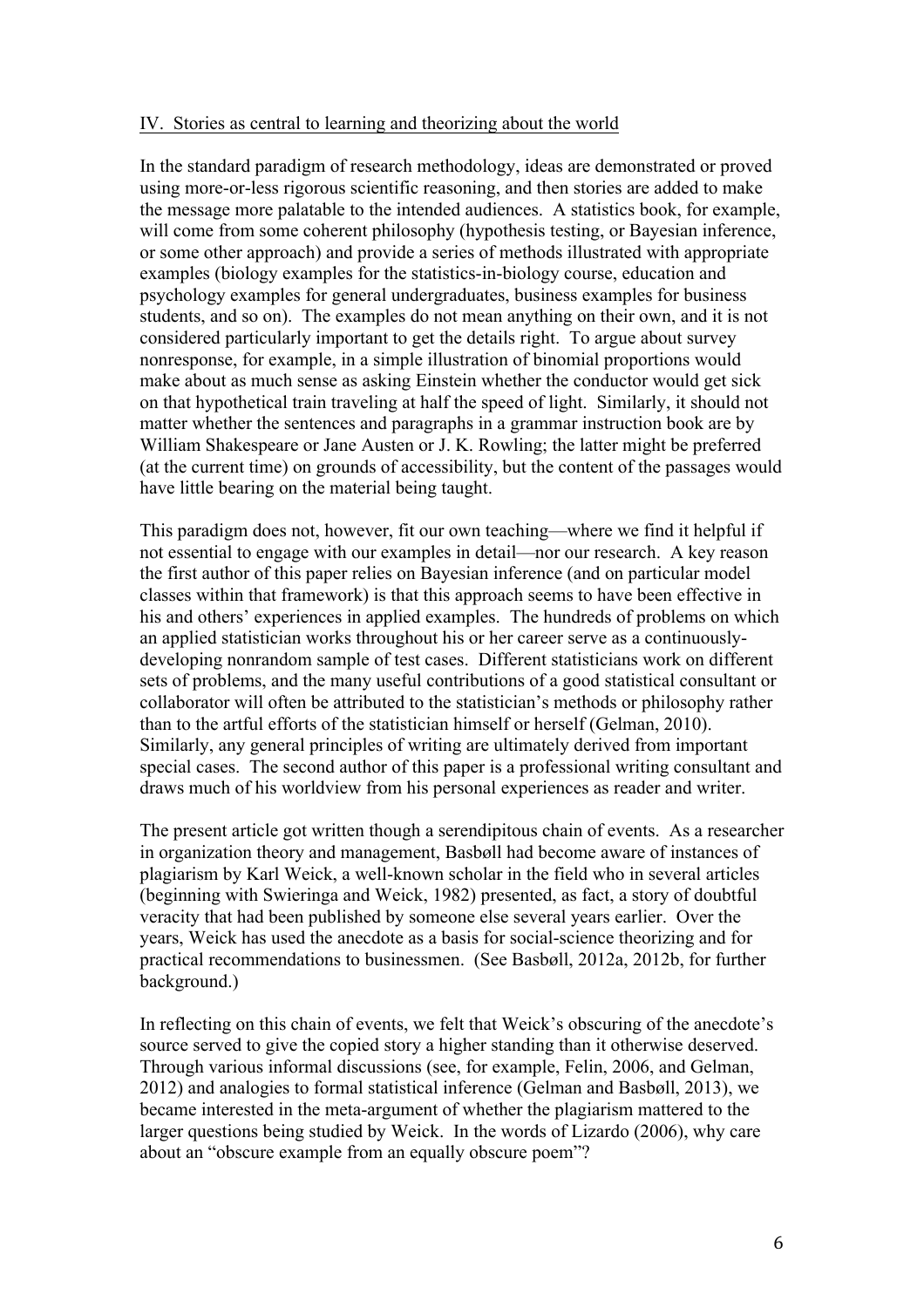We felt that the hiding of the story's source did matter for Weick's arguments, not because it was copied from a poem (obscure or otherwise) and not merely on the grounds of morality or trust (the reason why, for example, we might be less likely to believe a dean's report on a university budget issue if we were to learn that he had cheated on his taxes), but because the improper sourcing stripped the story of much of its value. In particular, the unsourced story was *no longer anomalous* (something can only be an anomaly with respect to its context, something that was removed when the source was left out) and it was *no longer immutable*: once the sourcing was removed, the story was open to arbitrary reinterpretation. As discussed in section 1 of the present article, a good story represents a problem with existing models and an opportunity, in its stubborn reality, to rip holes in new theories. In contrast, Weick's unsourced story was all too able to be adapted to whatever message he wanted to send. This is not to deny the importance of the story in contributing to Weick's thought processes, but the obscuring of the source material limited the story's use in impersonal (scientific) inquiry.

To us, the series of events was anomalous: At first we wondered why anyone would defend or deny an obvious breach of scholarly ethics; then we asked ourselves why *we* should be so sure the inadequate sourcing tainted Weick's conclusions. And the story was immutable: The more we looked into it and engaged with its details, the more we were forced to develop our own ideas.

An irritated (we presume) Karl Weick might feel that we are milking the story of his small mistake for all we can get, but we actually think that pushing this case hard, examining our own thoughts as well as the actions of others, can give us useful insight into the process of science. Indeed, Weick himself has been entirely unrepentant: "Other than to insert a footnote saying 'source unknown', I would not have done anything different were I in the same position today" (Weick, 2006).

## V. Stories as evidence

During the First World War, a medical student named Albert Szent-Gyorgyi served with the Hungarian army in the Alps. He quickly decided that an extended military career would be the death of him and, certain that he had a larger contribution to make to humanity, shot himself in the arm in order to be discharged from active duty. His sense of his potential proved accurate, and by 1937 he had won the Nobel Prize for his discovery of vitamin C (Moss, 1988). But his military experience stayed with him and he was known to entertain his fellow scientists with a story that circulated among the troops when he was stationed in the mountains (Basbøll 2012b). It is such a good story that the Czech immunologist and poet Miroslav Holub turned it into a poem that was published in the Times Literary Supplement in 1977:

"Brief Thoughts on Maps"

Albert Szent-Gyorgyi, who knew a lot about maps according to which life is on its way somewhere or other, told us this story from the war due to which history is on its way somewhere or other: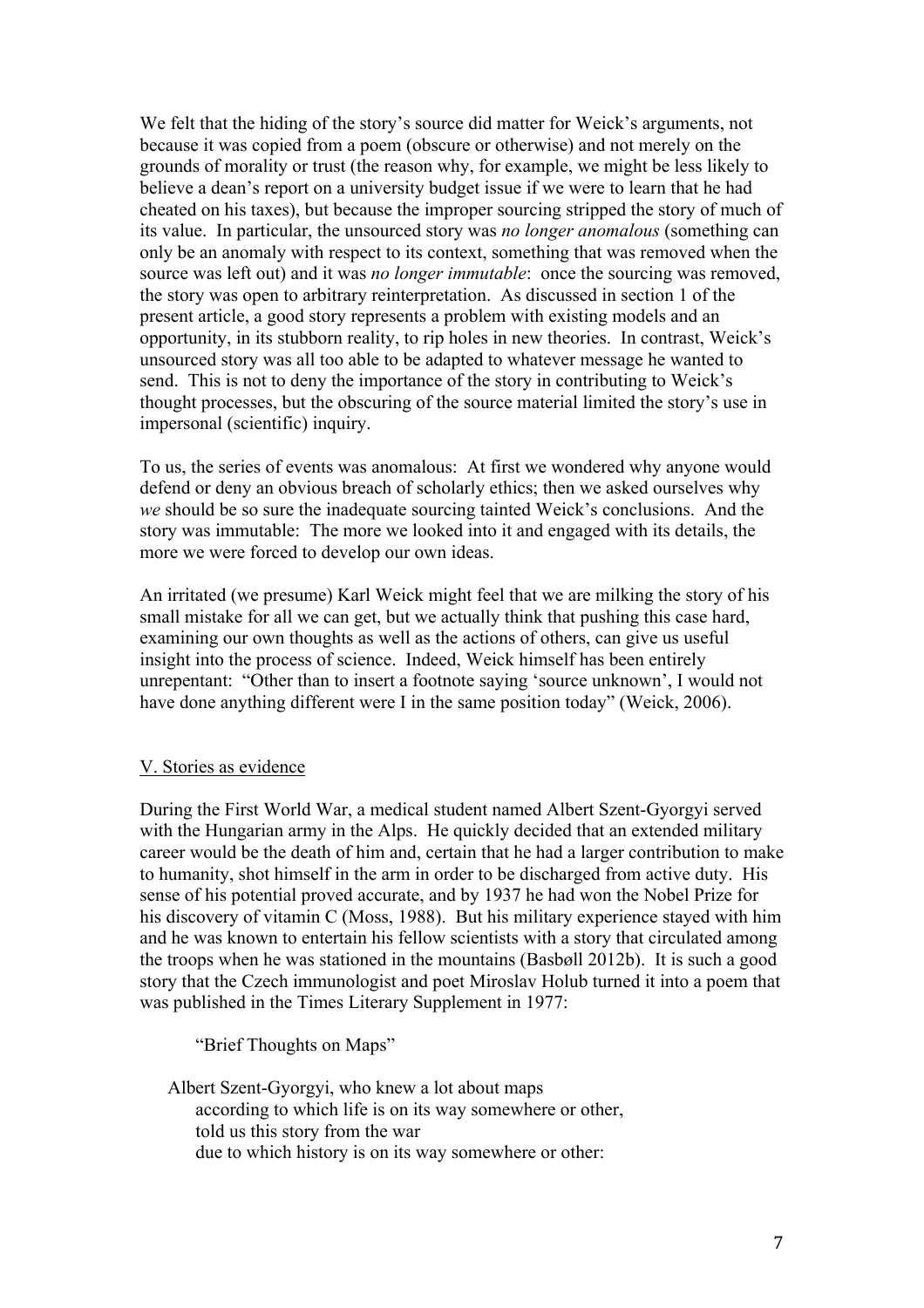The young lieutenant of a small Hungarian detachment in the Alps sent a reconnaissance unit out into the icy wasteland. It began to snow immediately, snowed for two days and the unit did not return. The lieutenant suffered: he had dispatched his own people to death.

But the third day the unit came back. Where had they been? How had they made their way? Yes, they said, we considered ourselves lost and waited for the end. And then one of us found a map in his pocket. That calmed us down. We pitched camp, lasted out the snowstorm and then with the map we discovered our bearings. And here we are.

The lieutenant borrowed this remarkable map and had a good look at it. It was not a map of the Alps but of the Pyrenees.

Goodbye now.

Here is how Weick told the story in an influential 1987 paper:

Definitions not withstanding, I can best show what I think strategy is by describing an incident that happened during military maneuvers in Switzerland. The young lieutenant of a small Hungarian detachment in the Alps sent a reconnaissance unit out into the icy wilderness. It began to snow immediately, snowed for two days, and the unit did not return. The lieutenant suffered, fearing that he had dispatched his own people to death. But the third day the unit came back. Where had they been? How had they made their way? Yes, they said, we considered ourselves lost and waited for the end. And then one of us found a map in his pocket. That calmed us down. We pitched camp, lasted out the snowstorm, and then with the map we discovered our bearings. And here we are. The lieutenant borrowed this remarkable map and had a good look at it. He discovered to his astonishment that it was not a map of the Alps but of the Pyrenees. (Weick 1987: 223)

Crucially, he provides no reference to Holub's poem and uses no quotation marks, even though it is, of course, essentially a verbatim transcription of the poem with the line breaks removed. That is, Weick obscures the relationship between the story he is telling and his source. Perhaps more importantly, however, he subtly distorts the story, both in its content, by situating it in Switzerland (which is unlikely to be true), and in its historicality. What Holub describes as a "story from the war" becomes "an incident that happened while on military maneuvers," which suggests that the events have been well-documented by historians.

For his part, Szent-Gyorgyi told his story to remind his peers that in science even errors can lead to progress. He did not offer it as a "true story," and certainly not as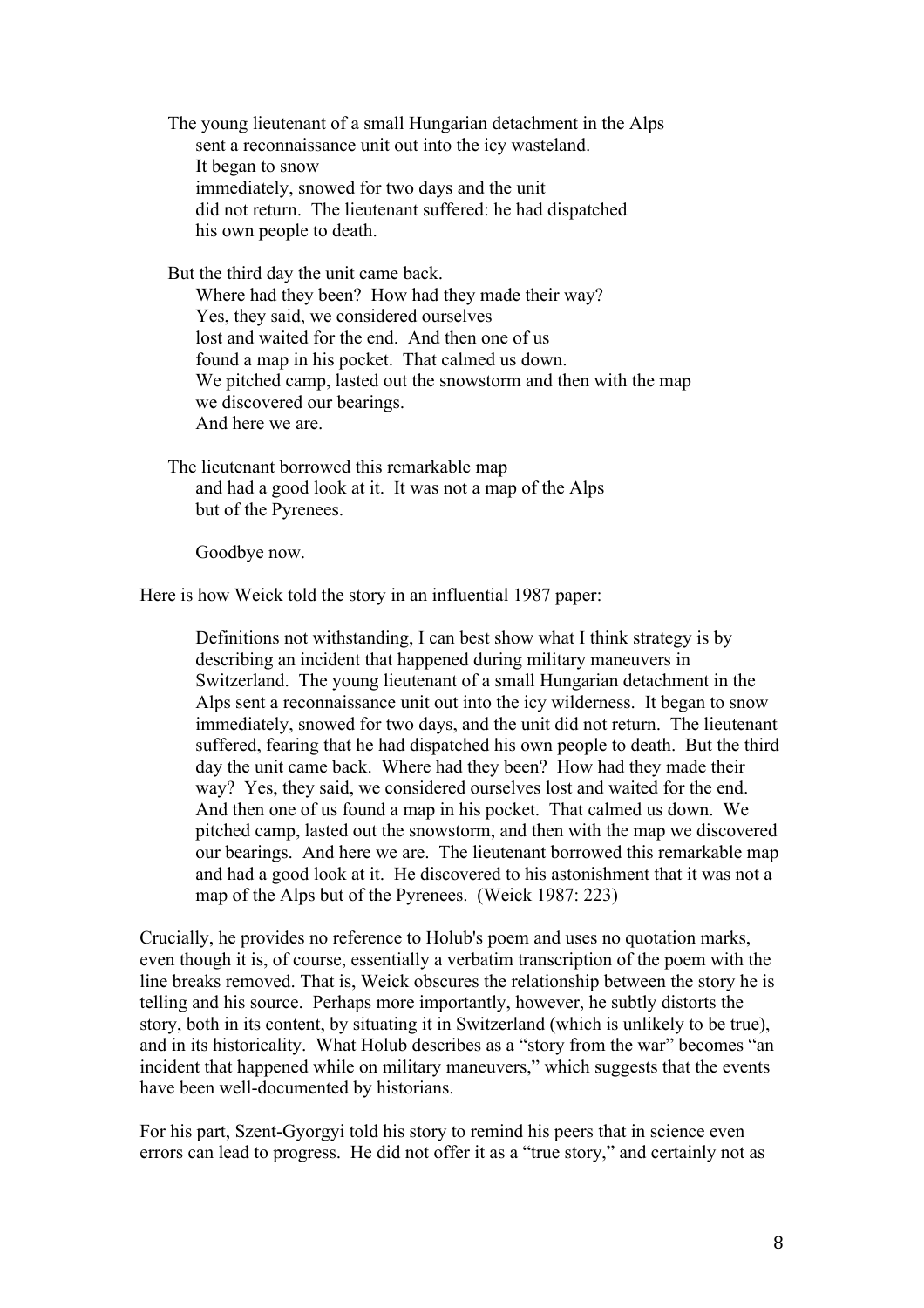advice to mountaineers or managers. Another, less famous, story should suffice to tell us why.

It begins like Szent-Gyorgyi's story.<sup>6</sup> The young lieutenant of a small Hungarian detachment in the Alps sent a reconnaissance unit out into the icy wasteland. It began to snow immediately, snowed for two days and the unit did not return. Here, too, the lieutenant suffered, and this time with good reason; he had, in fact, dispatched his own people to death. A week later, the unit was found at the bottom of a ravine, having fallen off the edge a precipice. In the log book, the final entry read: "We considered ourselves lost and waited for the end. And then one of us found a map in his pocket. That calmed us down. We pitched camp, lasted out the snowstorm and then with the map we tried to get our bearings. And here we are." When the search team returned, the lieutenant asked to have a look at the map they had recovered from the dead soldiers. It was not a map of the Alps but of the Pyrenees.

A third story goes as follows. The young lieutenant of a small Hungarian detachment in the Alps sent a reconnaissance unit out into the icy wasteland. It began to snow immediately, snowed for two days and the unit did not return. Here, too, the lieutenant suffered and here, too, he had good reason to do so; he had also dispatched his own people to death. They had considered themselves lost and were waiting for the end, when one of them found a map in his pocket. That calmed them down. They pitched camp, lasted out the snowstorm and then tried to get their bearings using the map. Unfortunately, it was not a map of the Alps but of the Pyrenees, and the unit was never seen again.

These three stories, taken together, tell us something about the validity of anecdotal evidence. If, like some organization theorists and management consultants, you take the moral of the first story to be that "any old map will do" (and, by extension, any old plan), then you are reading it as representative of the experience of following a map in mountainous terrain, which means that you believe that the second and third stories relate exceptional experiences, deviations from the norm. But this reading is often not made explicit, even by the theorists or consultants to themselves. They simply find the story "compelling."

You would never hear the third story: all the witnesses are dead. And, while the second story will have witnesses, it is less likely to have audiences. It tells the mundane story of following a false map to the wrong place. This makes it much more likely that the first story, despite its counterintuitive moral, will be told and believed, than a story that urges caution in mountainous terrain and care in the use of maps and compasses. In order to determine which story we should use to represent reality, then, we should take this selection bias into account. The mere fact that soldiers of the first world war such as Szent-Gyorgyi were telling this story, does not make it an accurate account of what they believed about using maps. In fact, the unlikeliness of the story is part of its appeal.

<sup>6</sup> The two stories that follow are, of course, entirely fictional. The veracity of Szent-Gyorgyi's story has never been satisfactorily tested, but there is good evidence to suggest that it did, in fact, circulate among scientists in the mid-1970s. Our variations on the theme, however, are entirely made up. We are grateful to David Huelsbec, who suggested a similar variation on Gelman's blog as an illustration of the point about selection bias that we are trying to make here.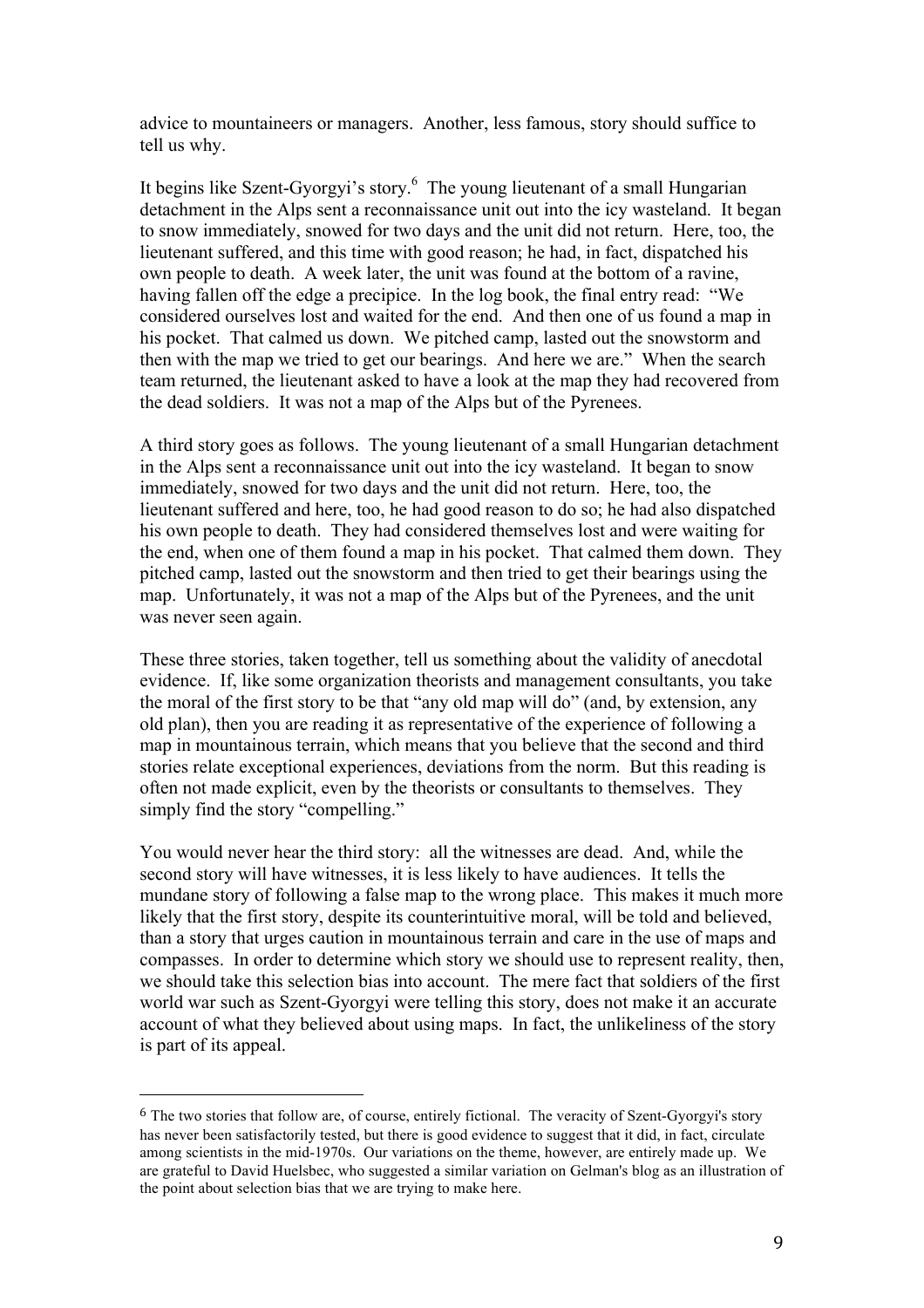Perhaps this can be better seen in a puzzling story that Weick also tells management theorists, this time in an interview in the *Harvard Business Review*.

One organization that has struggled with reliability is Union Pacific. Back in the 1990s, the company suffered repeatedly from managerial paralysis—even the employees began to call it the Utterly Pathetic railroad. At that time, the following story started circulating among employees and customers: A locomotive engineer got so fed up with the railroad's incompetence that he decided to commit suicide. So he went outside, lay down on the railroad tracks—and starved to death. That kind of urban myth was a perfect way to express just how frustrated people had become with the railroad not doing anything during a period of intense upheaval. (Weick as quoted by Coutu, 2003)

Weick describes this story as an "urban myth" but it seems clearly to be a joke. It is not at all surprising that a company that is in trouble will have jokes circulating among the employees about its management. Indeed, it is common for companies, no matter how well they are doing, to have jokes circulating about the bosses. This hardly tells us "just how frustrated people had become," whereas a story that might conceivably count as a rumor (i.e., a story that people tell in order to be believed) would be much more representative. If he here slides from what is really a joke to something he presents as a "myth," in the Alps case he slides from what is clearly a myth (a "story from the war") to a historical event ("an incident that happened while on military maneuvers").

One could construct a rough hierarchy of stories along the following lines:

- a. Joke, or fiction such as Harry Potter,
- b. Urban legend,
- c. Dubious story (the lost soldiers in the Alps),
- d. Plausible but undocumented story (e.g., Iraq's weapons of mass destruction),
- e. Documented anecdote.

The further you go along this scale, the more it would seem reasonable to take the story as evidence for a theory of social behavior. But even the culmination—stories that are universally recognized to be true—do not directly provide evidence unless we understand the process by which the story is selected. As we say, this relates to the well-known statistical problem of selection bias: a statistical model is complete only when it describes the data-selection process as well as the data themselves.

## VI. Cooperation in trench warfare

 

In 1984, political scientist Robert Axelrod published *The Evolution of Cooperation*, an extremely well-received book<sup>7</sup> that combined game theory, computer experiments,

 $<sup>7</sup>$  The back cover of the paperback features rave reviews from decision theorist R. Duncan Luce,</sup> computer scientist Douglas Hofstadter, medical essayist Lewis Thomas, and others, in publications including the *New York Times* book review, *Times Literary Supplement*, *Wall Street Journal*, and *Journal of Policy Analysis and Management*.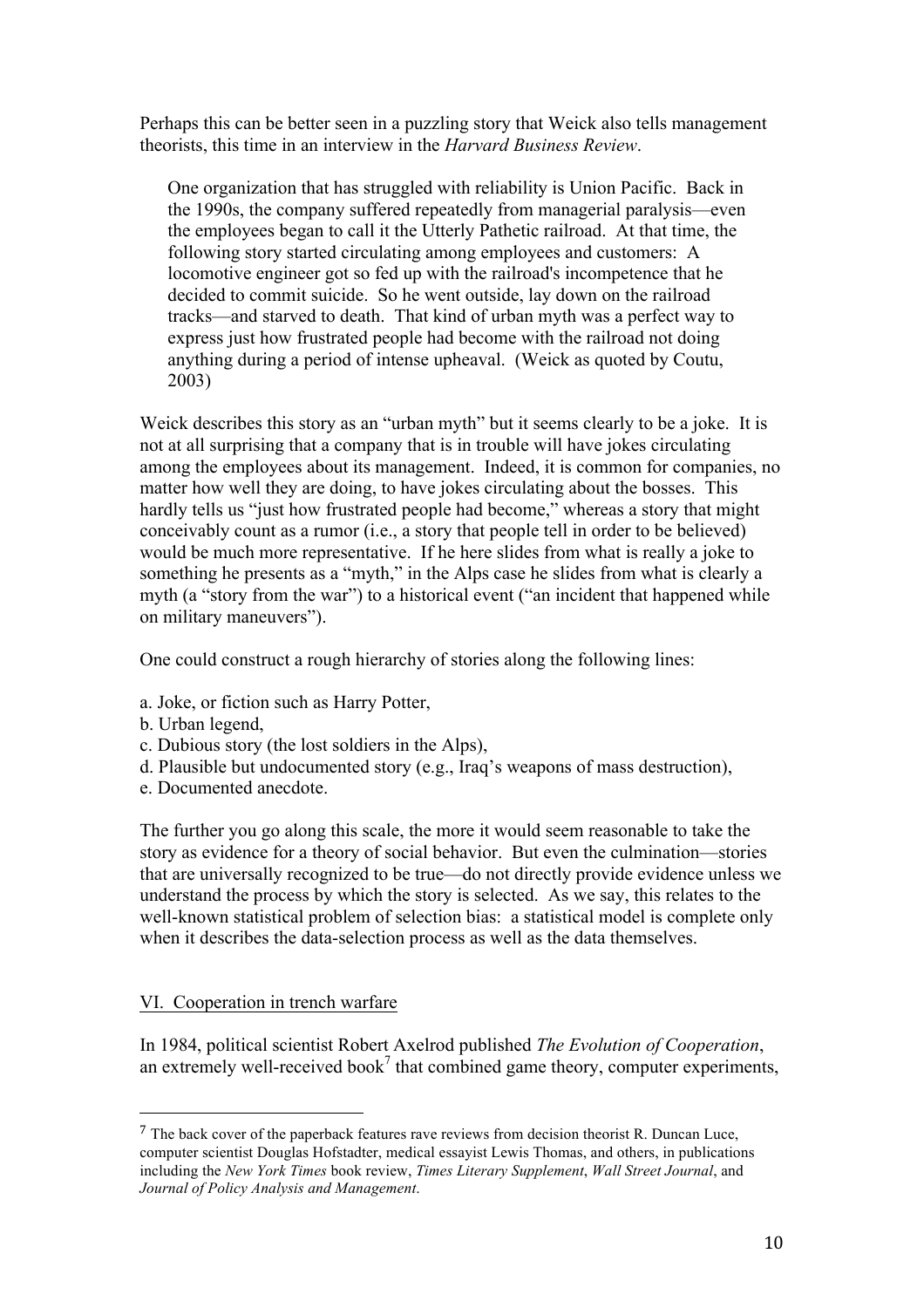and historical reasoning to argue that cooperation can and will develop spontaneously even in environments that would seem highly unpropitious.

Here is some brief background (taken from Gelman, 2008).From a psychological or economic point of view, why do people cooperate with each other (instead of acting purely selfishly, which would give them short-term benefits, at the very least)? A historian might study cooperation as it has existed in past societies, and a sociologist might consider the settings in which individuals follow cooperative and noncooperative roles. From a political-science perspective, the natural question is how to *promote* cooperation—this is behavior that is essential to the functioning of any political system, to avoid a Hobbesian war of all against all. From a game-theoretic standpoint, motivating cooperation has always been viewed as a challenge, and this puzzle has been given various names, such as the free-rider problem, the tragedy of the commons, and the prisoner's dilemma (a term due to Albert Tucker; see Maurer, 2003). In these settings, cooperation is advantageous in the long term, but, in the short term, individuals unambiguously benefit from not cooperating.

In situations where cooperation is important (for example, in a business) or even a matter of life and death (for example, in the military), it is considered crucial to set up a team spirit. However, in other settings, most notably in the economic sphere (recall the overfishing example), the incentives to not cooperate are so strong that psychological motivation does not seem enough. Cooperation can then be enforced through governmental action or private binding agreements (which themselves typically require governmental presence to be enforceable).

Axelrod's interest was slightly different, however. Rather than study settings where cooperation is automatic, or where cooperation needed outside enforcement, he was interested in intermediate scenarios in which cooperative behavior was risky and unstable but developed anyway. This seems to describe much of human interactions—when the rules break down, people can act brutally, but stable societies are greased by a layer of trust.

Axelrod's most striking example comes from the First World War, this time on the Western rather than the Italian front. British and German soldiers were facing each other in a fight to the death, yet in many situations the two sides avoided fighting, with various informal truces (most notably at Christmas, 1914) and more elaborate arrangements with soldiers shooting to miss on purpose (and at the same time demonstrating their ability to do harm by aiming at precise targets). Throughout the war, the commanders had to develop different strategies—for example, rotating troops more quickly in and out of the front lines and later, sending soldiers on raids of the opposing trenches—to stop them from getting friendly with the enemy.

The first author of the present paper encountered this example at the suggestion of his undergraduate thesis advisor, Hayward Alker, who suggested looking into the trenchwarfare story a bit more closely to see how it matched with Axelrod's framing of it. We began by reading Ashworth (1980), the source for the information about cooperation in the trenches. Axelrod's argument built upon details of the First World War experience, and to study his argument we first immersed ourselves in his source.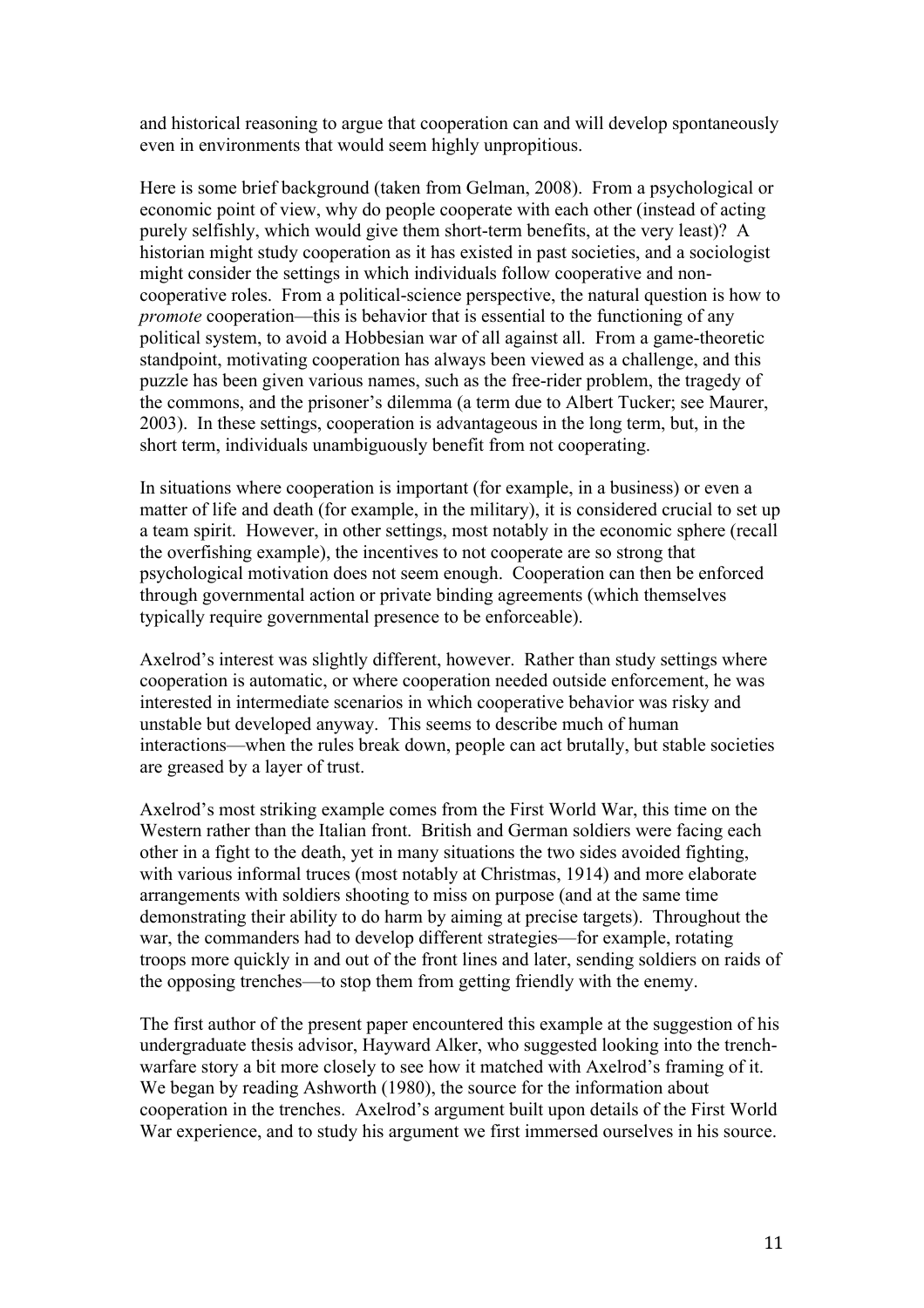Our first characteristic of a good story is that it is *anomalous*, and, indeed, Ashworth's story of cooperation in trench warfare is unexpected and does not seem well explained by existing theories. Theories of selfish behavior would seem to predict noncooperation—why shoot to miss if you can kill one of your enemies?—but simple theories of cooperation would, conversely, not explain the violence that was the norm in the war. (The preceding argument is necessarily sketchy. We are not attempting to go through all of Axelrod's reasoning; we are just showing how it fits into our theory of stories.)

Our second characteristic of a good story is that it is *immutable*. And, indeed, after a careful re-examination of the history of the "live and let live system" of the trenches, we came to the conclusion that there was more to the story than Axelrod's theory allowed. To continue from Gelman (2008)—itself an elaboration of an undergraduate thesis from twenty-two years earlier—the pattern of soldiers who do not want to fight and commanders who force them to do so—has been reported throughout history. In the Second World War, a famous study by Colonel S. L. A. Marshall estimated that only one-quarter of the U.S. soldiers in a position to fire their rifles actually did so. $8$ This behavior has been attributed to fear and a sense of isolation, as well as simple self-preservation, since firing your gun can make you a target.

Now we return to Axelrod's argument, which is an attempt to explain theoretically the cooperation described by Ashworth. Given the immediate risks of cooperation, how did the soldiers so many times develop cooperative social structures without the possibility of binding agreements? Axelrod's model was that the soldiers on each side (British or German) would have an immediate gain from shooting: if you shoot, you can take out a potential enemy, and that holds whether or not he shoots. From this perspective, cooperation is the anomaly that Axelrod explains by analogy to the repeated-play prisoner's dilemma. In the context of his book, the trench warfare story both motivates the study of this game-theoretic problem and points to a potential larger solution to a general social problem, reducing conflict by embedding settings of conflict in repeated-play games. Much of the rest of Axelrod's book is devoted to a computer experiment demonstrating the robust persistence of cooperative strategies in repeated prisoner's dilemma games.

This is all fine, but what if it was *not* actually in the immediate interest of soldiers to shoot? Based on our reading of Ashworth, we think the "Western Front game" was much simpler for individual soldiers. A stable equilibrium on both sides was to duck down in the trench, not stick your head out, and not shoot. It was this equilibrium that had to be altered by the commanders on both sides to enforce action.

To the extent our explanation (which is similar to that of Gowa, 1986) is convincing, the immutability of the trench-warfare story implies a weakness of Axelrod's argument, in that he was (in our opinion) giving a complicated rationale for cooperation when a simpler explanation would do. This does not invalidate his book, but it suggests that, when looking at obstacles to cooperation, one might look not just at local incentives that create prisoner's dilemmas but also at outside actors (in this

<sup>8</sup> Ironically (given the subject of the present article), Marshall's finding has itself been disputed as a possible fabrication; see Spiller (1988).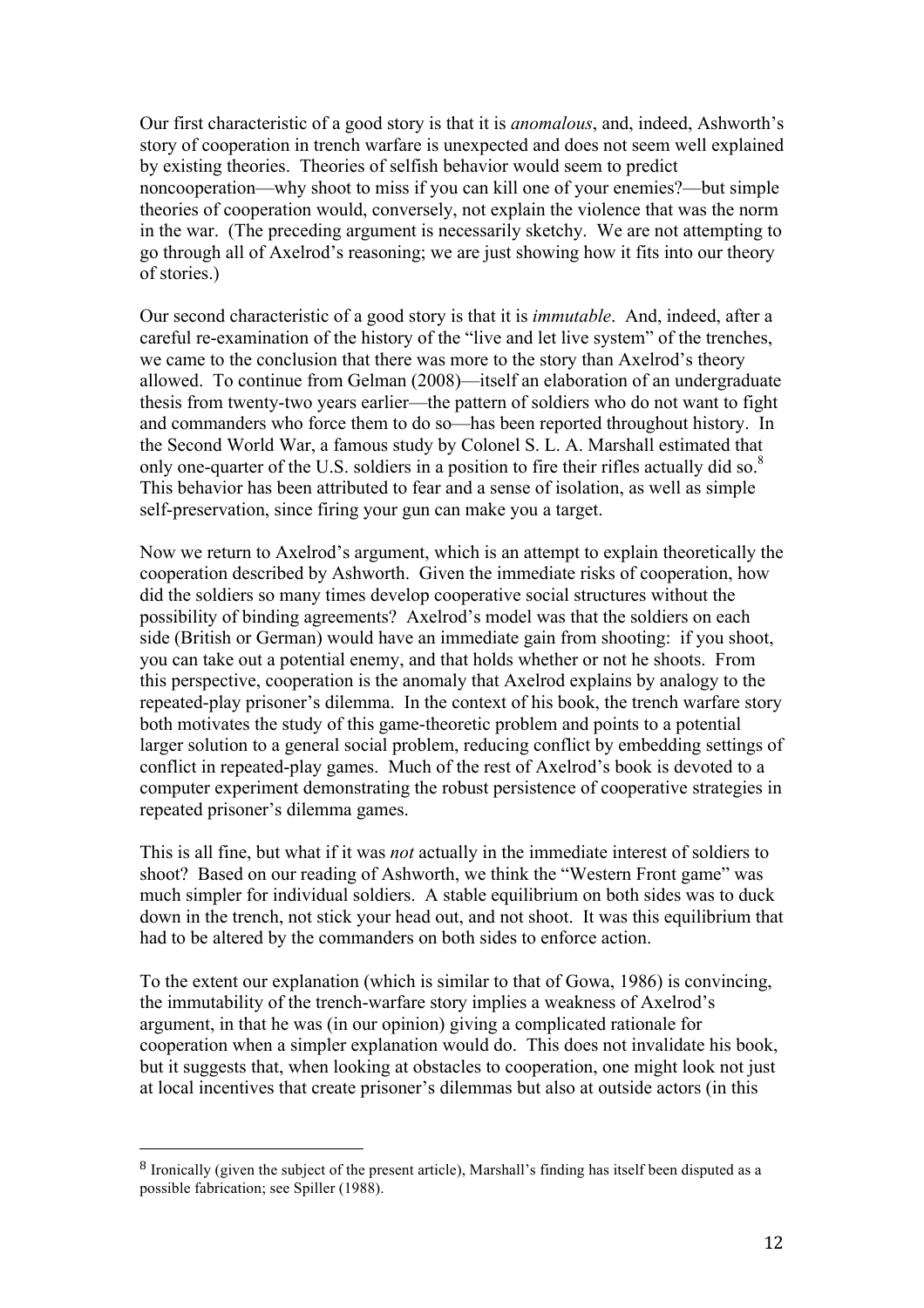case, the leaders of the armies on both sides) who benefit from conflict and have the ability to alter the rules of the game.

If you disagree with our analysis of incentives in trench warfare, that is fine too. Our point still holds that the story takes its value from being anomalous, and that its immutability makes it a powerful tool for interrogating theories of cooperation. Axelrod's full sourcing of the story (by citing the then-recent book by Ashworth) allowed this all to happen. Had Axelrod instead, for example, simply referred to "a well-known story from the Western Front," it would have been more difficult for him and later political scientists to think fully about the hidden assumptions involved in applying his game-theoretic model to real-world conflict.

# VII. The role of stories in statistical reasoning

One might imagine a statistician criticizing storytellers for selection bias, for choosing the amusing, unexpected, and atypical rather than the run-of-the-mill boring reality that should form the basis for most of our social science. But then how can we also say the opposite, that stories benefit from being anomalous? We reconcile this apparent contradiction by placing stories in a different class of evidence from anecdotal data as usually conceived. The purpose of a story is not to pile on evidence in support of one theory or another but rather to shine a spotlight on an anomaly—a problem with an existing model—and to stand as an immutable object that conveys the complexity of reality.

We have argued that statisticians and quantitative social scientists learn from stories. But this cannot be happening in the usual manner of statistical inference from sampling and experimentation. The stories we tell are not random samples. Rather, stories are chosen for content and message: we sometimes tell stories of unusual and surprising happenings and sometimes tell stories that satisfyingly confirm our expectations. People say "the plural of anecdote is not data" to emphasize that selected stories cannot and should not be taken as representative of the larger world.

Stories do not qualify as statistical data in the usual sense (given that authors have nearly complete freedom in choosing the stories to include and how to present them, the possibilities for bias are essentially unlimited), so what is their proper role in developing social-science understanding?

Stories do not in general allow for statistical inference, but they can be useful for model checking. Return again to the idea that good stories are anomalous. An anomaly can only be defined with reference to a model: the idea is that an observed story can be surprising, compared to expectations. In Bayesian statistics, we use the term "posterior predictive checking" to refer to the procedure of comparing observed data to simulated replications from a fitted probability model. The idea is that any given statistical model will have many different implications, and detailed-enough data will reveal the model's inevitable oversimplifications (in the way that an extreme enlargement of a photograph will look grainy).

For a story to serve in this way as an (informal) posterior predictive check, it does not need to be representative; rather, interesting stories often represent the surprising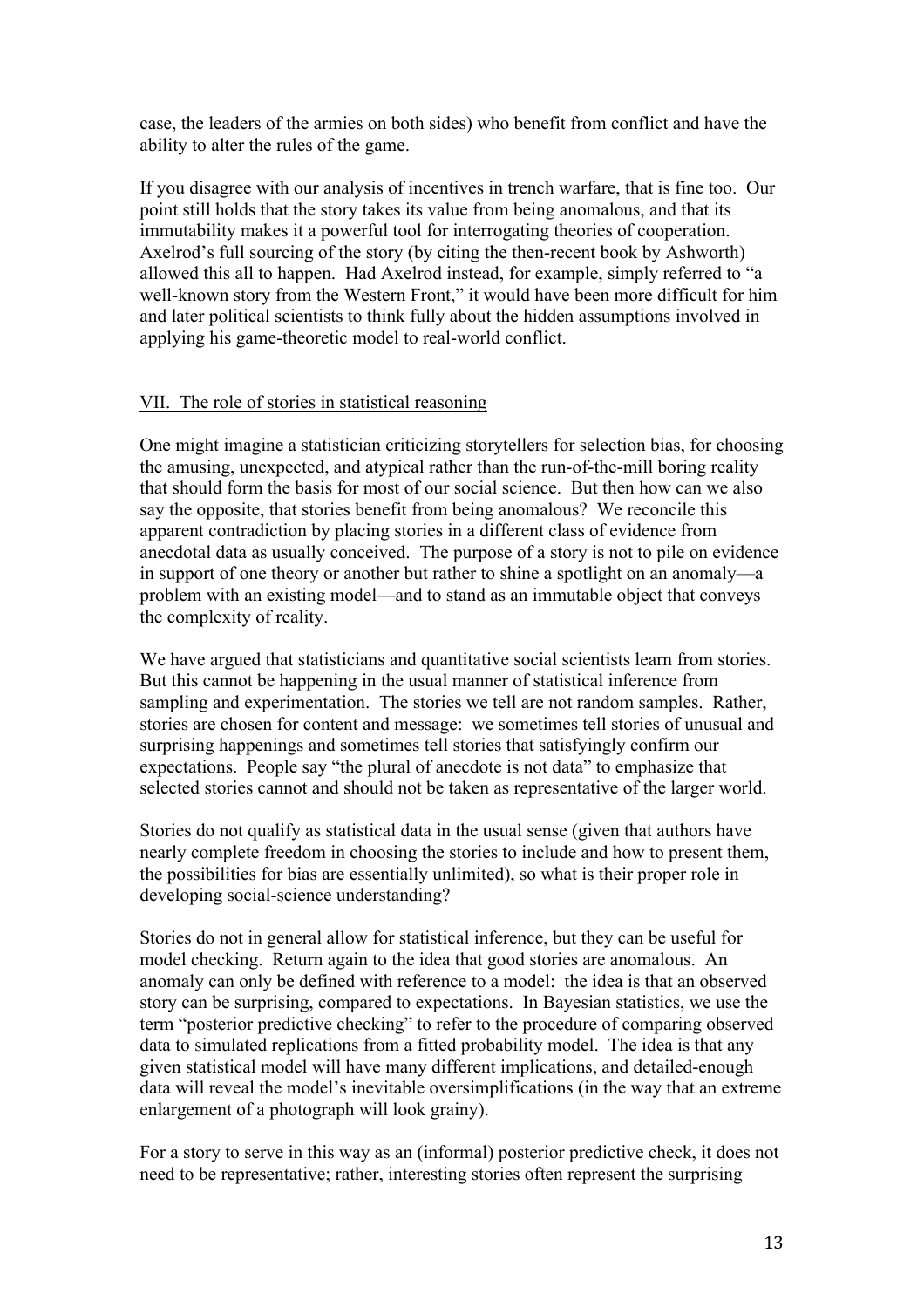cases the represent the limits of our understanding. But it is important for the story to be immutable: if the content of a story can change with each telling, it can all to easily fit any existing theory and thus be useless for model checking.

The other connection of storytelling to posterior predictive checking is in the ultimate goal, which is not to reject an existing model of the world but rather to gain insights that lead to model improvements. Consider the story of cooperation in trench warfare, which was used by Robert Axelrod not just to reject a simple model of zerosum adversaries in combat but to advance a new theory based on cooperation in the prisoner's dilemma. The stories from the book of Tony Ashworth provided evidence contradicting the implicit zero-sum model and motivating the development of Axelrod's framework. This process is hardly automatic: as we have noted earlier, Joanne Gowa and others have placed the cooperation stories in a more complex multiplayer model of conflict within the war. In any case, rejection of an existing model is intended as a step toward a new model and deeper understanding.

#### VIII. Stories in management science

At an address to the Academy of Management in 1979, Karl Weick, who was then editor of the prestigious *Administrative Science Quarterly*, argued for what he called "affirmation as inquiry" (Weick 1982). He wanted to get social scientists to abandon their tendency to always criticize what practitioners and their fellow social scientists say, and instead to simply believe them. Criticism, he said, is a "wet blanket," and our persistent efforts to "poke holes" in the images we construct of our situations might cause us to lose sight of something fundamental, and perhaps even universal, in them. Siding with Dean Acheson against Richard Neustadt in a discussion of whether presidents should be given "confidence" or "warning" when making critical decisions, he proposed a "climate of affirmation" in which momentous actions are not abandoned out of a defensiveness born of criticism. He cited John Steinbruner's description of leaders as "confidence givers . . . without [whom] surely no government could manage." The shades of the recent Iraq war become still more disconcerting when we consider Weick's 1998 address to the Academy of Management, in which he said that "any old story will do" in our attempts to solve "the puzzles of the human condition" (quoted by Czarniawska 2005: 274).

The examples in this paper illustrate how a story can perhaps too easily be used as an excuse to propound general theories in political and management sciences, and how a knowledge of the details and context of a story can facilitate an active critical examination. We were able to use the well-documented trench warfare story, with its richly detailed background, to interrogate Axelrod's model of cooperation. In contrast, Weick's unsourced Alpine story is too slippery to pin down and thus has supported all too many variations of the "any map will do" theory with no easy entry point for critical engagement. In fact, fellow organization theorist Barbara Czarniawska (2005: 274) argues that such criticism is beside the point, that storybased reasoning should merely be appreciated, not criticized: she says we should "suspend disbelief" and simply "trust" Weick.

Weick's view is not a marginal one in administrative science today. And administrative science, in turn, is an increasingly important shaper of how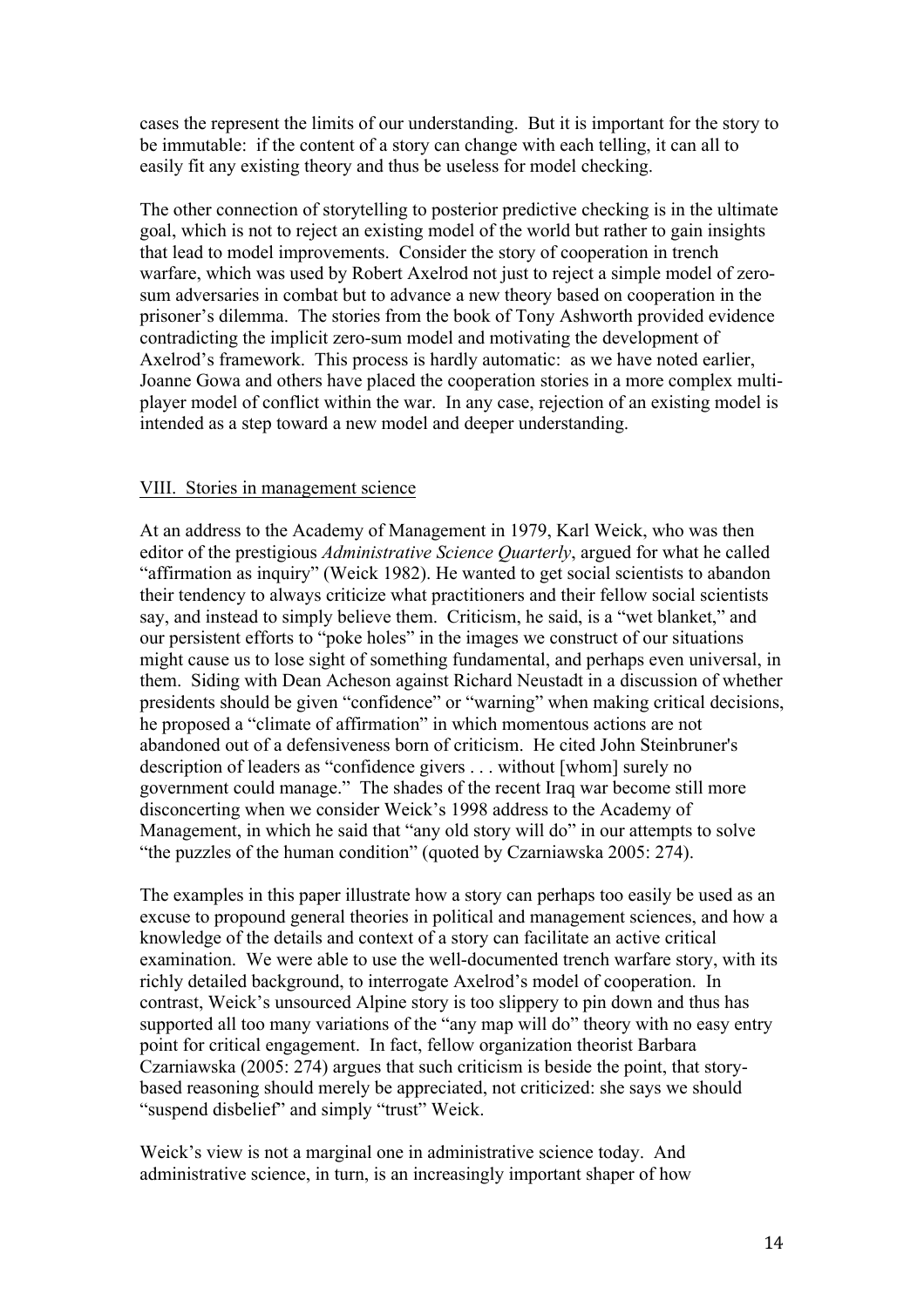practitioners and theorists understand social life. Business management advice is typically supported by plausible theory and illustrated with examples demonstrating the successful implementation of recommended strategies. Weick (2003: 381) and Czarniawska (2005: 277) agree that the scholar's task is to give managers the merely "plausible" stories they want. More generally, books by popularizers of social research such as Malcolm Gladwell are full of stories that are used to both to illustrate theories and suggest their validity. Sometimes such works find their way back into the scientific literature as support for the theories they popularize. For example, in a recent book, organizational psychologist James March cites Gladwell on "the tipping point," and even goes on to argue that there is little difference between fiction, like Anton Chekhov's short stories, and social research, like Karl Weick's analyses of crises (March, 2010: 22, 69).

We have no objection to the use of stories—real or fictional—to dramatize points that have been demonstrated via solid research. Our concern here is with stories that are employed to make the demonstration themselves. We take neither the extreme hardline position that stories are merely communicational and decorative, nor the anything-goes view that all sources of inspiration are equal. Rather, we recognize that we (and others) use stories all the time to evaluate our ideas, and we feel it is important to take such stories seriously, as it is through their anomalous aspects and their immutability that we learn from them. It does stories no favors to accept them uncritically.

Similar concerns have been raised in historical analysis, where stories have a special role in that they are often the only evidence about certain events. In a discussion of the value of stories as evidence in studies of classical history, Saller (1980) writes, "In the early part of this century authors of German textbooks on historical method warned students against using anecdotes on the grounds that their form was not fixed and their contents fluctuated since the narrators exercised their imaginations to improve stories with each telling." Saller goes on to discuss the risks of trying to learn from stories but also the potential gains that can be achieved if the sources of an anecdote can be tracked down, if common elements appear in multiple tellings of a story, and if an anecdote sheds light on "ideology or beliefs about reality." To be useful in historical research, a story need not be anomalous, but it should be immutable—or else its mutations should themselves be documented and understood.

## IX. Discussion

As discussed, the value we see in stories does not rely on them being random or representative samples of the world. That said, the issue of selection bias cannot be ignored. If a story is too weird and too anomalous, we cannot expect it to provide general insight. For example, even a well-documented anecdote of some soldier in the Alps who happened to find his way back to camp with no map but only a blank sheet of paper, would not provide useful evidence for a claim such as, "when you are lost, any old sheet of paper will do."

This last example brings us to a possible criticism of our article, that we are being too literal and missing the larger point. Surely Karl Weick does not *really* believe that any old map will do. When traveling in central London, for example, we can only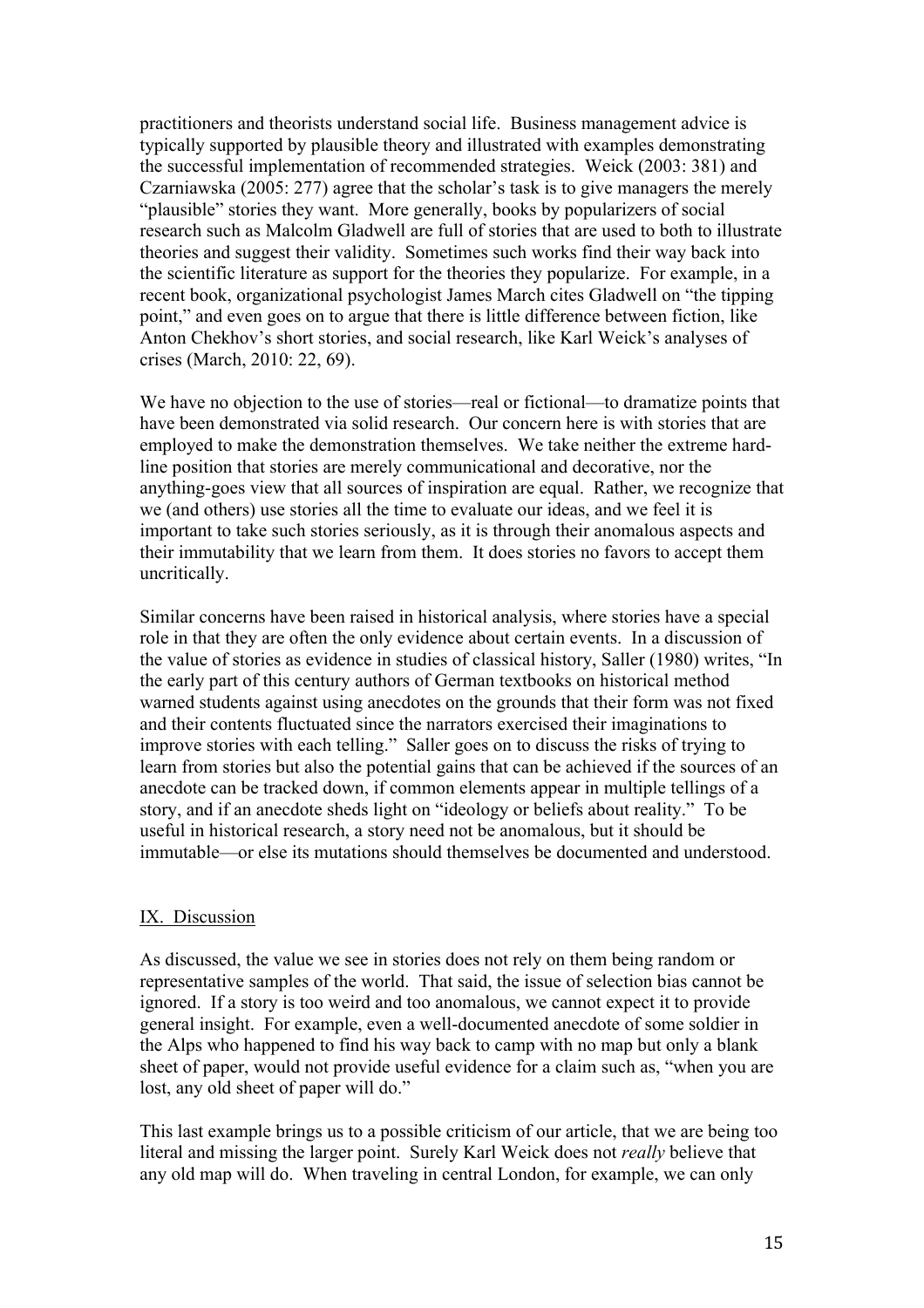assume he would prefer the classic Tube map rather than, say, a plan of the Paris Metro. The real point of his advice was allegorical, that business managers and other decision makers would do better to act, even on a flawed plan, than to sit still. And of course any systematic evaluation of such a claim would be best based on statistical data analysis rather than anecdotes. Conditional on the claim being accepted, why not back it up with a story?

Our response is twofold. First, a careful examination of Holub's telling of Szent-Gyorgyi's anecdote suggests that the soldiers survived not by the strategy of acting under a wrong plan but rather by the despised tactic of waiting until the storm went away. The map (according to the story) did help, but only by giving the soldiers the calmness required to *not* act hastily. The analysis we have just performed illustrates the benefits of immutability.

Our second response to the possible criticism that we are too picky is to point out that Weick referred to the anecdote as an actual event that "happened" (without giving the sourcing that would easily cause the reader to doubt this claim). Had Weick instead simply made up a story to fit his theory, or had he referred to a clearly fictional story (perhaps an episode from a John Le Carré novel or a Bullwinkle cartoon in which the hero succeeds by acting resolutely under what turned out to be false premises), we would have nothing to criticize. We believe that Weick was using his story not merely to *illustrate* his model of reality but to *support* it. Again, we see such support arising from the specificity of the anecdote, its possible veracity and its rough edges that get smoothed away upon unsourced retellings. Unmoored to its original source, the story gets altered by the tellers so that it can be used to make any point that people want to make from it.

We conclude with some comments on political ideology. Storytelling has been championed by a wide range of scholars who would like to escape the confines of rigor. On the academic left, storytelling is sometimes viewed as a humane alternative to the impersonal number-crunching of economists, while the academic right uses stories to connect to worldly business executives who have neither the time nor patience for dry scholasticism. Karl Weick seems to us to express an unstable mix of these attitudes, championing the creative humanism of story-based social reasoning while offering his theories as useful truths for the business world. And indeed he may be correct in both these views: perhaps organization-science data are weak enough that narrative-based intuition is a better guide to practice, and perhaps these intuitions are indeed most valuable for leaders of hierarchical organizations such as big business and the military. Our concern in the present paper is with the way that stories are presented or misrepresented in the social-science process, not so much with any particular conclusions which of course can be valid even if developed in ways that we do not consider methodologically sound.

As students of logical expression and statistical methods, we are interested in how storytelling can move us forward in our social-science understanding. As already noted, stories are here to stay, and we think we and others can make the best use of anecdotes by considering them in all their complexity, going backward to their sources, forward to their political implications, and sideways to interrogate our models. Our own attitudes toward what works and what doesn't in statistics, writing, and teaching, are so strongly formed by our experiences that it would be foolish of us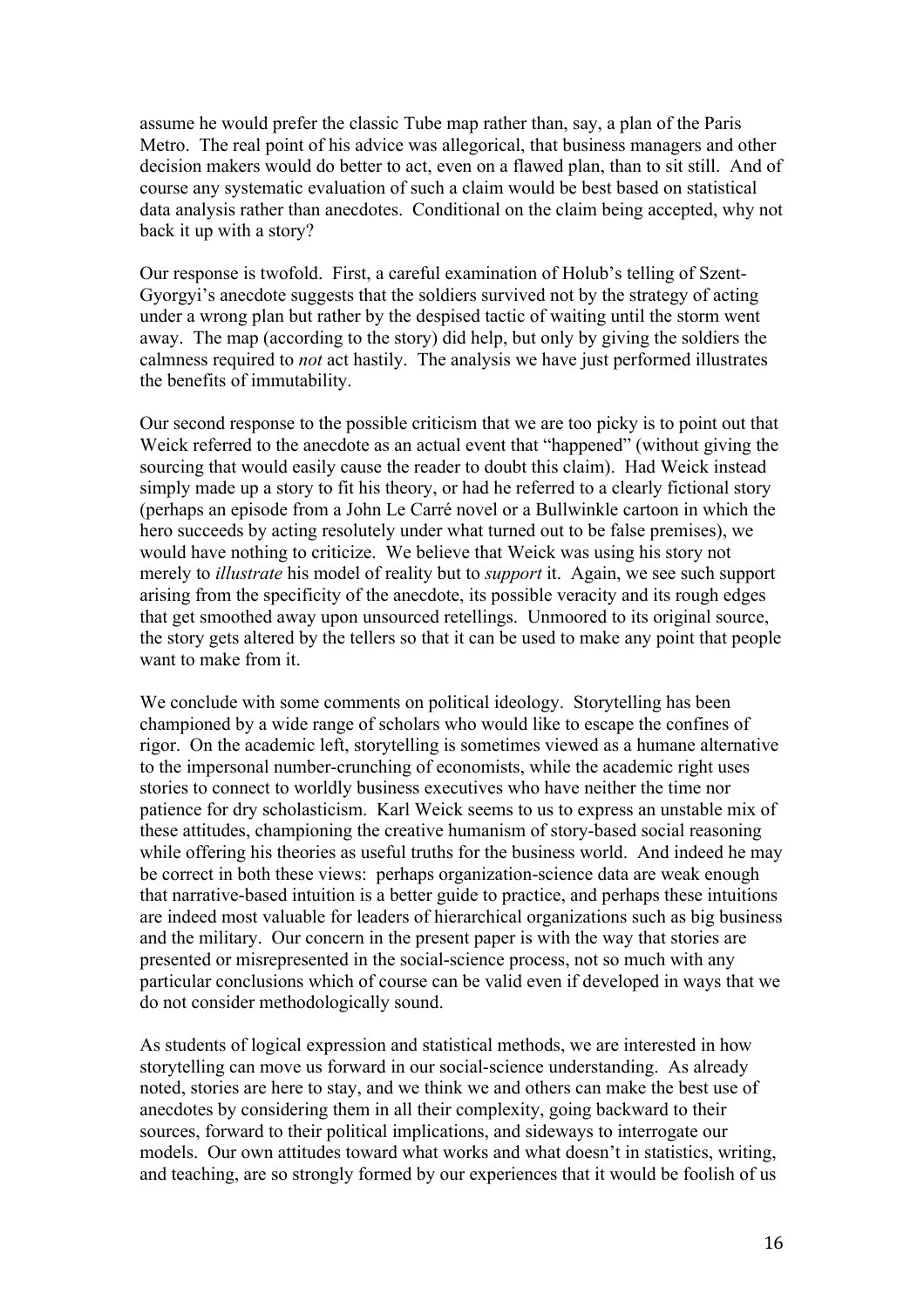to deny the centrality of stories in our understanding. But to learn the most from stories, we should take them seriously, just as professionals such as doctors, lawyers, and police officers develop a mixture of practical expertise and general understanding by immersing themselves and caring about the details of each new case.

#### **References**

Abbott, A. (1983). Sequences of social events: Concepts and methods for the analysis of order in social processes. *Historical Methods* 16, 129-147.

Abbott, A. (1995). Sequence analysis: New methods for old ideas. *Annual Review of Sociology* 21, 93-113.

Abell, P. (2004). Narrative explanation: An alternative to variable-centered explanation? *Annual Review of Sociology* 30, 287-310.

Ashworth, T. (1980). *Trench Warfare, 1914-1918: The Live and Let Live System.* New York: Holmes and Meier.

Axelrod, R. (1984). *The Evolution of Cooperation.* New York: Basic Books.

Basbøll, T. (2012a). Legitimate peripheral irritations. *Journal of Organizational Change Management* 25, 220-235.

Basbøll, T. (2012b). Any old map won't do; Improving the credibility of storytelling in sensemaking scholarship. Copenhagen Business School, WMO Working Paper No. 4. http://www.cbs.dk/forskning/institutter-centre/institut-organisation/whatmakes-organization/working-papers

Basbøll, T., and Graham, H. (2006). Substitutes for strategy research. *ephemera* 6, 194-204.

Bearman, P. S., and Stovel, K. (2000). Becoming a Nazi: A model for narrative networks. *Poetics* 27, 69-90.

Bruner, J. (1986). *Actual Minds, Possible Worlds.* Cambridge, Mass.: Harvard University Press.

Bruner, J. (2002). *Making Stories.* New York: Farrar, Straus, and Giroux.

Coutu, D. L. (2003). Sense and reliability: A conversation with celebrated psychologist Karl E. Weick. *Harvard Business Review*.

Czarniawska, B. (2005). Karl Weick: Concepts, style and reflection. *Sociological Review* 53, 267-278.

Felin, T. (2006). Charges of plagiarism in org theory. Orgtheory blog, 22 Jul. http://orgtheory.wordpress.com/2006/07/22/charges-of-plagiarism-in-org-theory/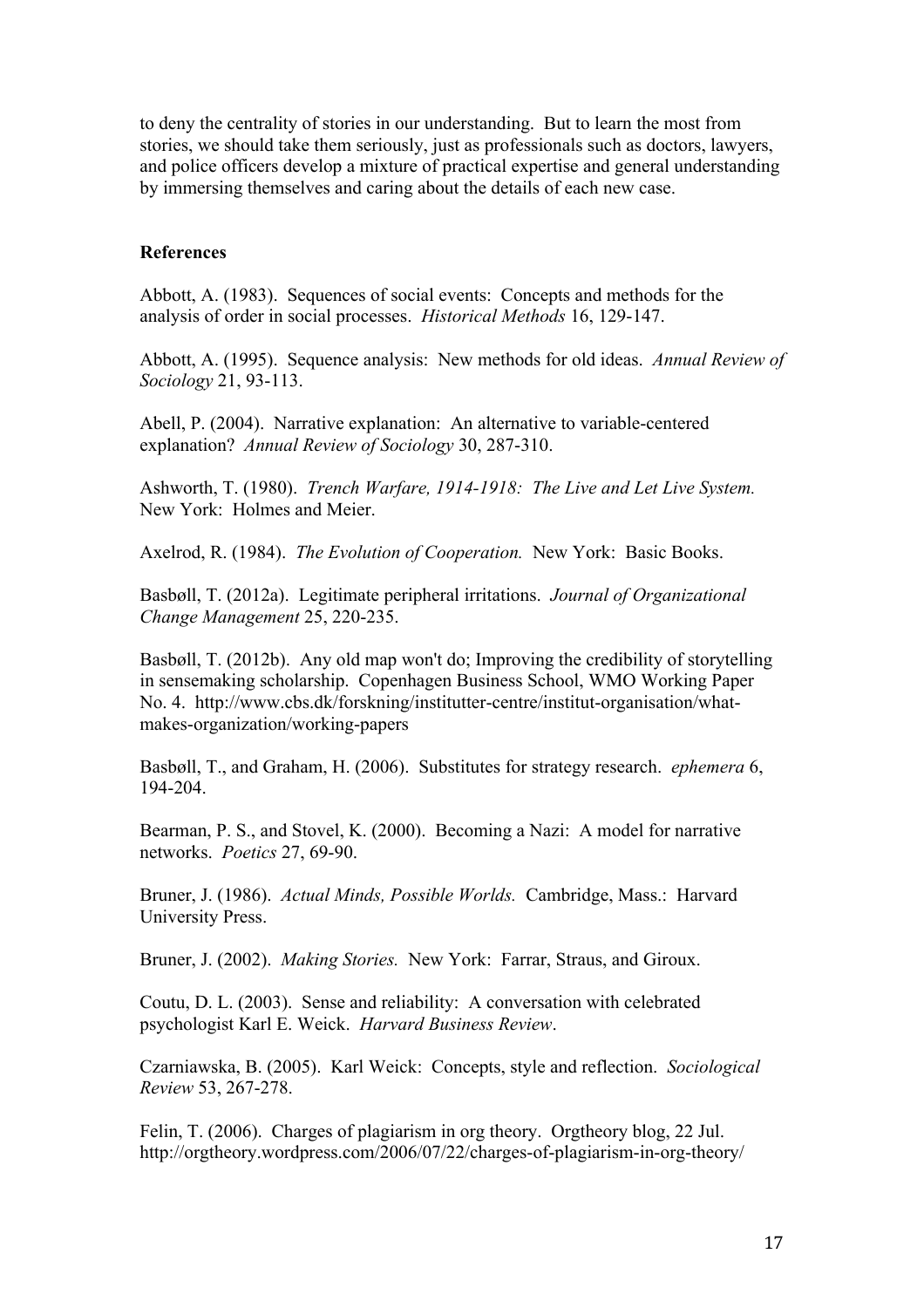Ganz, M. (2008). Why stories matter: The art and craft of social change. Friends of Justice website, 18 Feb. http://friendsofjustice.wordpress.com/2009/02/18/marshallganz-why-stories-matter/

Gelman, A. (2004). Exploratory data analysis for complex models (with discussion). *Journal of Computational and Graphical Statistics* 13, 755-787.

Gelman, A. (2008). Methodology as ideology: Some comments on Robert Axelrod's "The Evolution of Cooperation." *QA-Rivista dell'Associazione Rossi-Doria* 2, 167- 176.

Gelman, A. (2010). Bayesian statistics then and now. *Statistical Science* 25, 162- 165.

Gelman, A. (2011). Going beyond the book: Toward critical reading in statistics teaching. *Teaching Statistics* 34 (3), 82-86.

Gelman, A. (2012). Another day, another plagiarist. Statistical Modeling, Causal Inference, and Social Science blog, 16 Apr. http://andrewgelman.com/2012/04/another-day-another-plagiarist/

Gelman, A., and Basbøll, T. (2013). To plagiarize is to throw away data. *American Scientist* 101, 168-171.

Gelman, A., Meng, X. L., and Stern, H. S. (1996). Posterior predictive assessment of model fitness via realized discrepancies (with discussion). Statistica Sinica 6, 733- 807.

Gowa, J. (1986). Anarchy, egoism, and third images: The evolution of cooperation and international relations. *International Organization* 40, 167-186.

Heath, C., and Heath, D. (2007). *Made to Stick: Why Some Ideas Survive and Others Die.* New York: Random House.

Kearney, R. (2002). *On Stories*. New York: Routledge.

Legare, C. H., Gelman, S. A., and Wellman, H. M. (2010). Inconsistency with prior knowledge triggers children's causal explanatory reasoning. *Child Development* 81, 929-944.

Lizardo, O. (2006). Coment on Felin (2006). Orgtheory blog, 22 Jul. http://orgtheory.wordpress.com/2006/07/22/charges-of-plagiarism-in-orgtheory/#comment-1417

March, J. G. (2010). *The Ambiguities of Experience.* Ithaca, N.Y.: Cornell University Press.

Marshall, S. L. A. (1947). *Men Against Fire*. New York: William Morrow and Co.